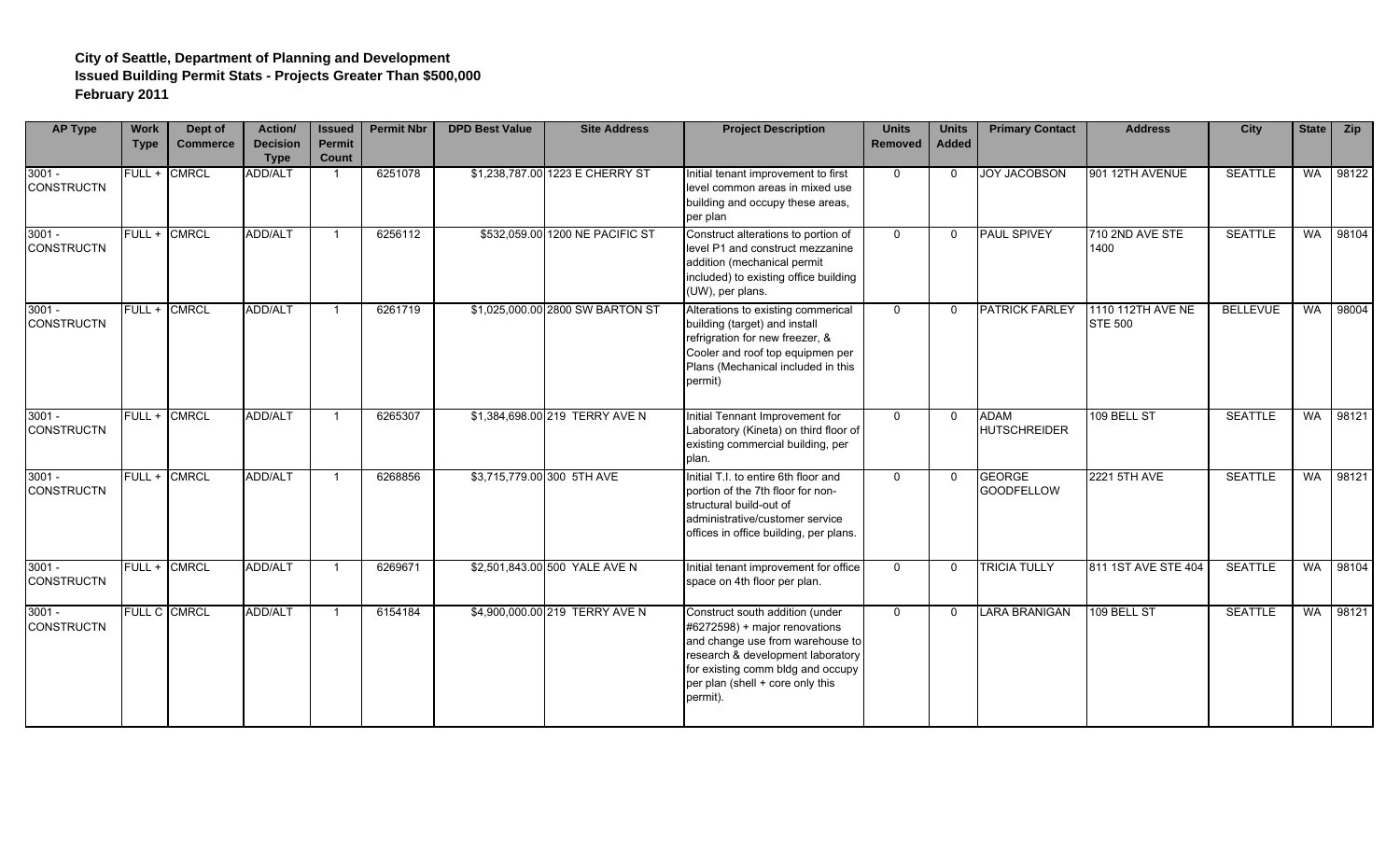| <b>AP Type</b>                | <b>Work</b><br><b>Type</b> | Dept of<br><b>Commerce</b> | <b>Action/</b><br><b>Decision</b><br><b>Type</b> | <b>Issued</b><br><b>Permit</b><br>Count | <b>Permit Nbr</b> | <b>DPD Best Value</b> | <b>Site Address</b>                                    | <b>Project Description</b>                                                                                                                                     | <b>Units</b><br><b>Removed</b> | <b>Units</b><br><b>Added</b> | <b>Primary Contact</b>              | <b>Address</b>                       | <b>City</b>       | <b>State</b> | <b>Zip</b> |
|-------------------------------|----------------------------|----------------------------|--------------------------------------------------|-----------------------------------------|-------------------|-----------------------|--------------------------------------------------------|----------------------------------------------------------------------------------------------------------------------------------------------------------------|--------------------------------|------------------------------|-------------------------------------|--------------------------------------|-------------------|--------------|------------|
| $3001 -$<br><b>CONSTRUCTN</b> |                            | FULL C CMRCL               | <b>ADD/ALT</b>                                   |                                         | 6260483           |                       | \$1,250,000.00 2624 NE UNIVERSITY<br><b>VILLAGE ST</b> | Construct addition to the northwest<br>side of building and remove &<br>replace portion of roof structure to<br>existing commercial building, per<br>plans.    | $\Omega$                       | $\Omega$                     | <b>CHARLES OHERN</b>                | 1420 5TH AVE SUITE<br>2400           | <b>SEATTLE</b>    | <b>WA</b>    | 98101      |
| $3001 -$<br><b>CONSTRUCTN</b> |                            | <b>FULL C CMRCL</b>        | ADD/ALT                                          |                                         | 6260489           |                       | \$615,000.00 2626 NE UNIVERSITY<br><b>VILLAGE ST</b>   | Alteration and addition to core and<br>shell of NW Pavilion bldg to<br>provide tenant shell spaces per<br>plans. (Tenant improvement under<br>separate permit) | $\mathbf{0}$                   | $\Omega$                     | <b>CHARLES OHERN</b>                | 1420 5TH AVE SUITE<br>2400           | <b>SEATTLE</b>    | <b>WA</b>    | 98101      |
| $3001 -$<br><b>CONSTRUCTN</b> |                            | <b>FULL C CMRCL</b>        | <b>ADD/ALT</b>                                   |                                         | 6261805           |                       | \$1,263,000.00 3903 BROOKLYN AVE<br><b>NE</b>          | Substantial Alteration to 1-story<br>office building for office & research<br>space.                                                                           | $\Omega$                       | $\Omega$                     | MIKE BARTOLOME 506 2ND AVE          | SUITE 700                            | <b>SEATTLE</b>    | <b>WA</b>    | 98104      |
| $3001 -$<br><b>CONSTRUCTN</b> |                            | FULL C CMRCL               | <b>ADD/ALT</b>                                   |                                         | 6262406           |                       | \$600,000.00 300 8TH AVE N                             | Alterations to interior of existing<br>building. Change of use from<br>indoor participant sports (11,118<br>sf) to general manufacturing, per<br>plans.        | $\Omega$                       | $\Omega$                     | <b>LARRY ALLEN</b>                  | 2715 67TH CT. SE                     | <b>AUBURN</b>     | <b>WA</b>    | 98092      |
| $3001 -$<br><b>CONSTRUCTN</b> |                            | <b>FULL C CMRCL</b>        | <b>ADD/ALT</b>                                   |                                         | 6263133           |                       | \$2,500,000.00 1250 1ST AVE S                          | Construct alterations to<br>concessions and concourse at<br>street level north side of Safeco<br>Field, per plans.                                             | $\mathbf{0}$                   | $\Omega$                     | <b>ROGER</b><br><b>CAPESTANY</b>    | 2601 4TH AVENUE<br>SUITE 350         | <b>SEATTLE</b>    | <b>WA</b>    | 98121      |
| $3001 -$<br><b>CONSTRUCTN</b> | FULL C CMRCL               |                            | <b>ADD/ALT</b>                                   |                                         | 6265634           |                       | \$2,000,000.00 401 NE NORTHGATE<br><b>WAY</b>          | Non-structural tenant improvement<br>to all levels of existing JCPenney<br>at Northgate mall including<br>mechanical work, per plan                            | $\mathbf{0}$                   | $\Omega$                     | <b>ALI KHATIBI</b>                  | 1420 FIFTH AVE<br><b>SUITE 2400</b>  | <b>SEATTLE</b>    | <b>WA</b>    | 98101      |
| $3001 -$<br><b>CONSTRUCTN</b> | FULL C IND                 |                            | ADD/ALT                                          |                                         | 6259986           |                       | \$667,490.00 2012 NE SKAGIT LN                         | Construct alterations to existing<br>UW building (Miller Hall) for<br>mechanical equipment installation,<br>per plan.                                          | $\Omega$                       | $\Omega$                     | <b>JON O'HARE</b>                   | 26456 MARINE VIEW<br>DR S            | <b>DES MOINES</b> | <b>WA</b>    | 98198      |
| $3001 -$<br><b>CONSTRUCTN</b> | <b>FULL + INST</b>         |                            | <b>ADD/ALT</b>                                   |                                         | 6264130           |                       | \$934,000.00 2645 CALIFORNIA AVE<br>SW                 | Construct alterations to replace<br>windows, doors and skylights of<br>existing school (Layayette<br>Elementary), per plan.                                    | $\mathbf{0}$                   | $\Omega$                     | <b>HEATHER</b><br><b>HOCKLANDER</b> | 2106 PACIFIC AVE<br><b>SUITE 300</b> | <b>TACOMA</b>     | <b>WA</b>    | 98402      |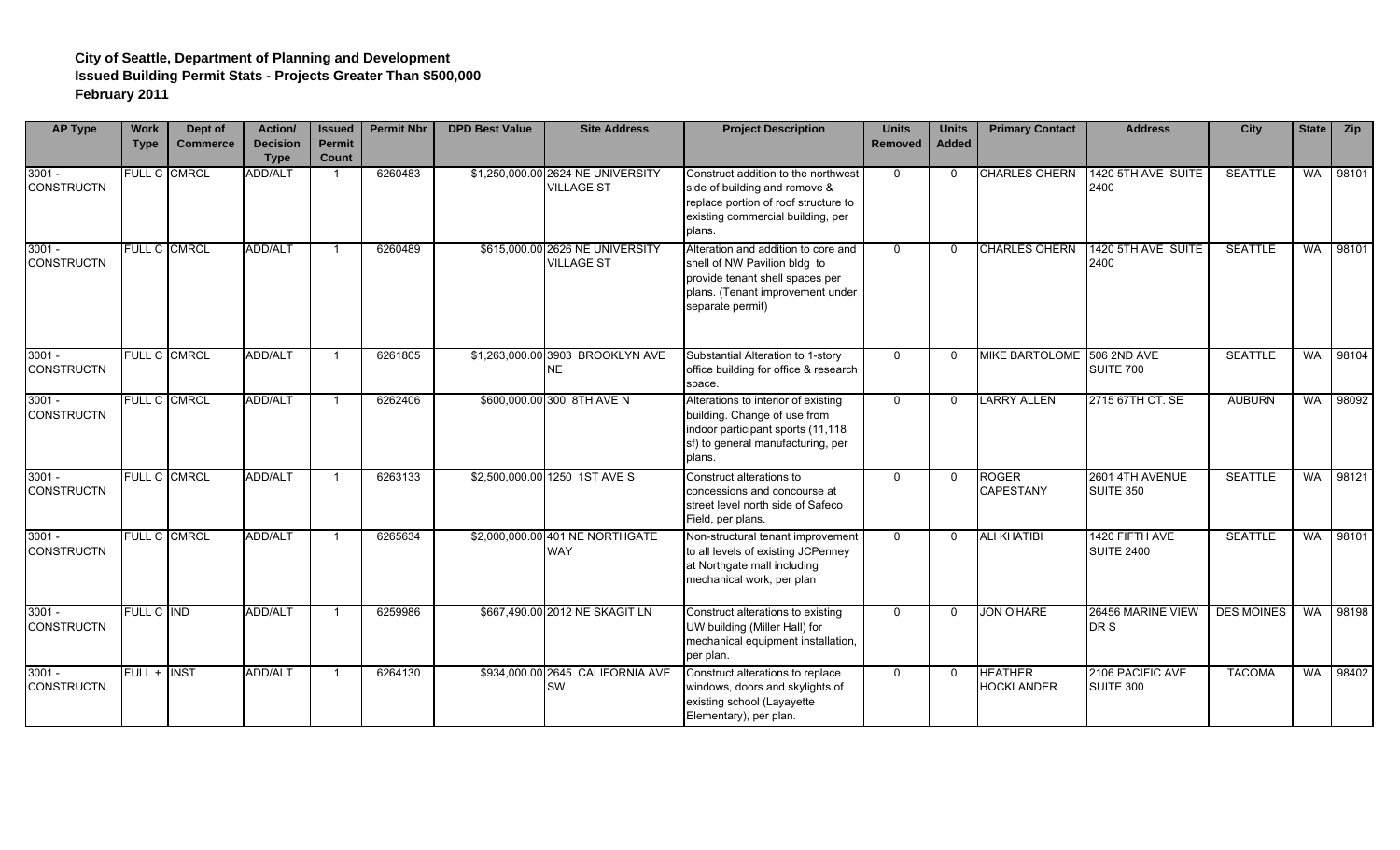| <b>AP Type</b>                     | <b>Work</b><br><b>Type</b> | Dept of<br><b>Commerce</b> | Action/<br><b>Decision</b><br><b>Type</b> | <b>Issued</b><br><b>Permit</b><br>Count | <b>Permit Nbr</b> | <b>DPD Best Value</b> | <b>Site Address</b>                 | <b>Project Description</b>                                                                                                                                                                                                         | <b>Units</b><br><b>Removed</b> | <b>Units</b><br><b>Added</b> | <b>Primary Contact</b>             | <b>Address</b>                       | <b>City</b>       | State     | <b>Zip</b> |
|------------------------------------|----------------------------|----------------------------|-------------------------------------------|-----------------------------------------|-------------------|-----------------------|-------------------------------------|------------------------------------------------------------------------------------------------------------------------------------------------------------------------------------------------------------------------------------|--------------------------------|------------------------------|------------------------------------|--------------------------------------|-------------------|-----------|------------|
| $3001 -$<br><b>CONSTRUCTN</b>      | <b>FULL C INST</b>         |                            | <b>ADD/ALT</b>                            |                                         | 6221966           |                       | \$812,000.00 3601 BEACON AVE S      | Construct Substantial Alteration to<br>historic Fire Station #13, and<br>occupy per plan.                                                                                                                                          | $\Omega$                       | $\Omega$                     | <b>WILLIAM SCALES</b>              | 100 NE NORTHLAKE<br><b>WAY</b>       | <b>SEATTLE</b>    | <b>WA</b> | 98105      |
| $3001 -$<br><b>CONSTRUCTN</b>      | FULL C INST                |                            | ADD/ALT                                   |                                         | 6245954           |                       | \$5,000,000.00 144 NE 54TH ST       | Perform substantial alterations as<br>required and interior remodeling to<br>reopen existing school, per plan.<br>(Routing and reviews for 4 AP's<br>under AP# 6245954).                                                           | $\Omega$                       | $\Omega$                     | <b>GENE TOMPKINS</b>               | 23511 53RD AVE SE                    | <b>BOTHELL</b>    | <b>WA</b> | 98021      |
| <b>COMMERCIAL ADD/ALT</b>          |                            |                            |                                           | 17                                      |                   | \$30,939,656.00       |                                     |                                                                                                                                                                                                                                    | $\mathbf{0}$                   | $\mathbf{0}$                 |                                    |                                      |                   |           |            |
| 3003 - BLANKET FULL C CMRCL        |                            |                            | <b>CHILD</b>                              |                                         | 6273084           |                       | \$650,000.00 1501 4TH AVE           | Blanket Permit for interior non-<br>structural alterations for URS<br>Corporation Fls. 12, 13 and 14                                                                                                                               | $\Omega$                       | $\Omega$                     | <b>GEORGE</b><br><b>GOODFELLOW</b> | <b>2221 5TH AVE</b>                  | <b>SEATTLE</b>    | <b>WA</b> | 98121      |
| <b>BLANKET TENNANT IMPROVEMENT</b> |                            |                            |                                           | $\mathbf{1}$                            |                   | \$650,000.00          |                                     |                                                                                                                                                                                                                                    | $\mathbf{0}$                   | $\mathbf{0}$                 |                                    |                                      |                   |           |            |
| $3001 -$<br><b>CONSTRUCTN</b>      |                            | <b>FULL C CMRCL</b>        | <b>NEW</b>                                |                                         | 6127038           |                       | \$10,055,132.00 3417 EVANSTON AVE N | Construct a new 5-story office retail<br>structure and basement garage<br>and occupy per plan.                                                                                                                                     | $\Omega$                       | $\Omega$                     | <b>BRIAN REGAN</b>                 | 8 BOSTON ST#1                        | <b>SEATTLE</b>    | <b>WA</b> | 98109      |
| $3001 -$<br><b>CONSTRUCTN</b>      |                            | <b>FULL C CMRCL</b>        | <b>NEW</b>                                |                                         | 6145357           |                       | \$3,623,679.00 1601 16TH AVE        | Remove stair tower and alterations<br>to existing office building, construct<br>and establish use as 3-story new<br>office building at the north of<br>existing office building occupy per<br>plan.                                | $\Omega$                       | $\Omega$                     | <b>JODI PATTERSON-</b><br>O'HARE   | 26456 MARINE VIEW<br>DR S            | <b>DES MOINES</b> | <b>WA</b> | 98198      |
| $3001 -$<br><b>CONSTRUCTN</b>      |                            | FULL C CMRCL               | <b>NEW</b>                                | -1                                      | 6257305           |                       | \$3,300,000.00 4500 40TH AVE NE     | Shoring and excavation for<br>construction of new inpatient<br>hospital, per plan                                                                                                                                                  | $\mathbf 0$                    | $\Omega$                     | <b>DAVID NEAL</b>                  | 925 4TH AV #2400                     | <b>SEATTLE</b>    | <b>WA</b> | 98104      |
| <b>NEW COMMERCIAL</b>              |                            |                            |                                           | $\mathbf{3}$                            |                   | \$16,978,811.00       |                                     |                                                                                                                                                                                                                                    | $\mathbf{0}$                   | $\bf{0}$                     |                                    |                                      |                   |           |            |
| $3001 -$<br><b>CONSTRUCTN</b>      | FULL C MF                  |                            | <b>NEW</b>                                |                                         | 6142183           |                       | \$505,591.00 825 NW 97TH ST         | LFD 12/7/2010 ISSUANCE<br><b>EXTENDED TO 01/31/2011</b><br>Construct North triplex townhouse<br>this permit. (Construct 2 triplex<br>townhouse with attached garages<br>per plan.) Review and processing<br>for 2 ap under 6142183 | $\mathbf 0$                    | 3                            | <b>STEVE G. NIELSEN</b>            | 16025 124TH AVENUE WOODINVILLE<br>NE |                   | <b>WA</b> | 98072      |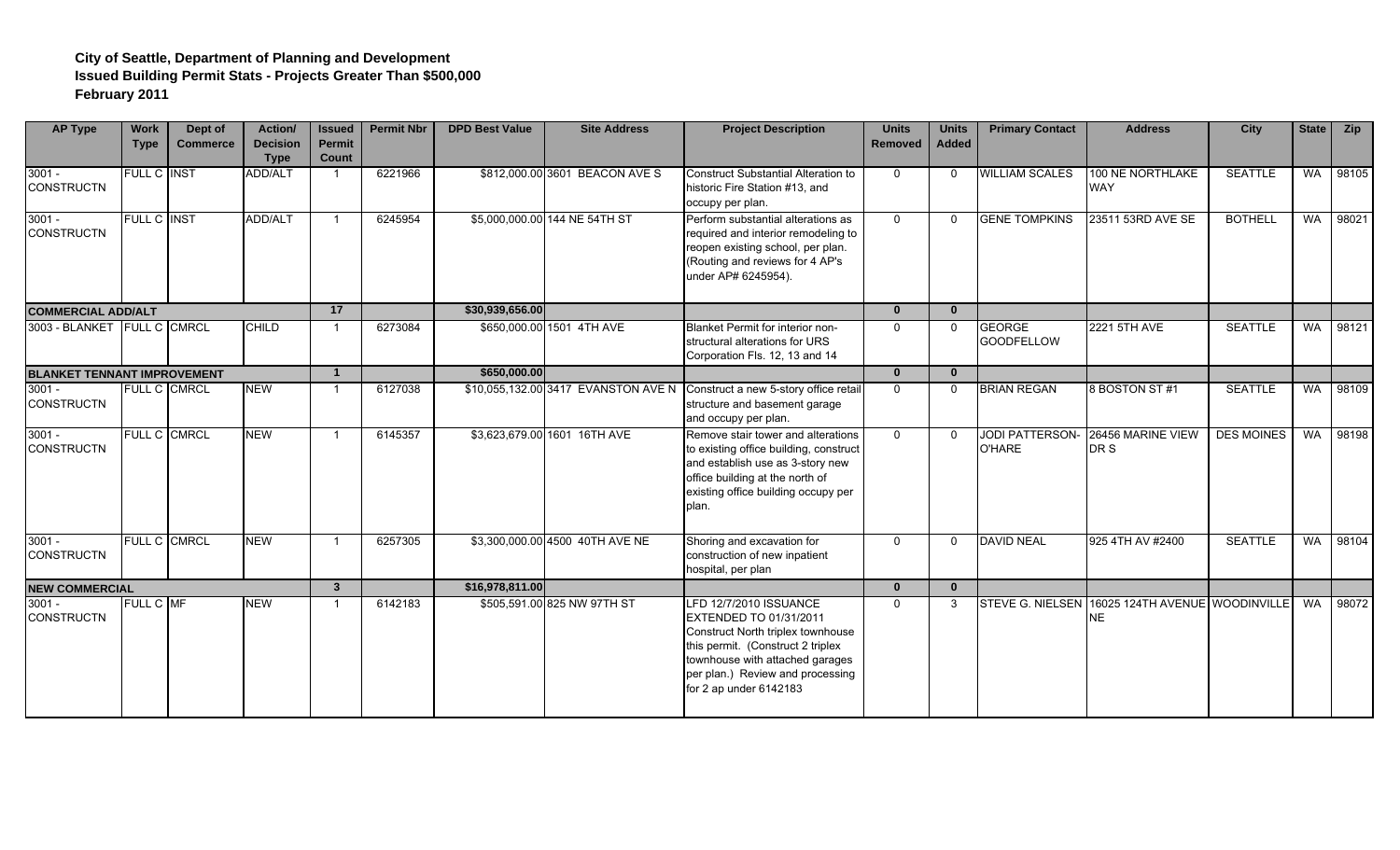| <b>AP Type</b>                | <b>Work</b><br><b>Type</b> | Dept of<br><b>Commerce</b> | Action/<br><b>Decision</b><br><b>Type</b> | <b>Issued</b><br>Permit<br>Count | <b>Permit Nbr</b> | <b>DPD Best Value</b> | <b>Site Address</b>              | <b>Project Description</b>                                                                                                                                                                                                         | <b>Units</b><br>Removed | <b>Units</b><br>Added | <b>Primary Contact</b> | <b>Address</b>                                               | <b>City</b>     | State     | <b>Zip</b> |
|-------------------------------|----------------------------|----------------------------|-------------------------------------------|----------------------------------|-------------------|-----------------------|----------------------------------|------------------------------------------------------------------------------------------------------------------------------------------------------------------------------------------------------------------------------------|-------------------------|-----------------------|------------------------|--------------------------------------------------------------|-----------------|-----------|------------|
| $3001 -$<br><b>CONSTRUCTN</b> | FULL C MF                  |                            | <b>NEW</b>                                |                                  | 6155640           |                       | \$504,588.00 829 NW 97TH ST      | <b>LFD 12/7/2010 ISSUANCE</b><br>EXTENDED TO 01/31/2011<br>Construct South triplex townhouse<br>this permit. (Construct 2 triplex<br>townhouse with attached garages<br>per plan.) Review and processing<br>for 2 ap under 6142183 | $\mathbf 0$             | 3                     |                        | STEVE G. NIELSEN 16025 124TH AVENUE WOODINVILLE<br><b>NE</b> |                 | <b>WA</b> | 98072      |
| $3001 -$<br><b>CONSTRUCTN</b> | FULL C MF                  |                            | <b>NEW</b>                                |                                  | 6217563           |                       | \$1,200,000.00 1222 E MADISON ST | Phase I of II (shoring & excavation)<br>Construction of a new mixed-use<br>building (residental and retail) per<br>plan.                                                                                                           | $\Omega$                | $\Omega$              | <b>KEVIN WALLACE</b>   | 330 112TH AVE NE,<br>#200                                    | <b>BELLEVUE</b> | <b>WA</b> | 98004      |
| $3001 -$<br><b>CONSTRUCTN</b> | FULL C MF                  |                            | <b>NEW</b>                                | -1                               | 6237703           |                       | \$560,117.00 3834 S EDMUNDS ST   | Alteration to existing single family<br>dwelling by removing rear deck,<br>establish use for 3-unit townhouse<br>building with on-site off alley<br>parking and occupy per plan.                                                   | $\Omega$                | 3                     | <b>BRITTANI ARD</b>    | PO BOX 99486                                                 | <b>SEATTLE</b>  | <b>WA</b> | 98139      |
| $3001 -$<br><b>CONSTRUCTN</b> | FULL C MF                  |                            | <b>NEW</b>                                |                                  | 6254244           |                       | \$657,816.00 2800 SW BATAAN ST   | Establish use as townhome and<br>construct one 4-unit townhome<br>(bldg 1) with attached garages per<br>plan. (Review & process 9 AP's<br>under 6254244).                                                                          | $\mathbf 0$             | $\overline{4}$        | <b>RON BOWEN</b>       | 11624 SE 5TH ST<br>SUITE 200                                 | <b>BELLEVUE</b> | WA        | 98009      |
| $3001 -$<br><b>CONSTRUCTN</b> | FULL C MF                  |                            | <b>NEW</b>                                |                                  | 6254248           |                       | \$807,149.00 2810 SW BATAAN ST   | Establish use as townhomes and<br>construct one 5unit townhome<br>(bldg 2) with attached garages per<br>plan. (Review & process 9 AP's<br>under 6254244).                                                                          | $\Omega$                | .5                    | <b>RON BOWEN</b>       | 11624 SE 5TH ST<br>SUITE 200                                 | <b>BELLEVUE</b> | <b>WA</b> | 98009      |
| $3001 -$<br><b>CONSTRUCTN</b> | FULL C MF                  |                            | <b>NEW</b>                                | -1                               | 6254254           |                       | \$807,149.00 3000 SW BATAAN ST   | Establish use as townhomes and<br>construct new 5 unit townhome<br>(bldg 1) with attached garages per<br>plan. (Review & process 9 AP's<br>under 6254254).                                                                         | $\Omega$                | -5                    | <b>RON BOWEN</b>       | 11624 SE 5TH ST<br><b>SUITE 200</b>                          | <b>BELLEVUE</b> | <b>WA</b> | 98009      |